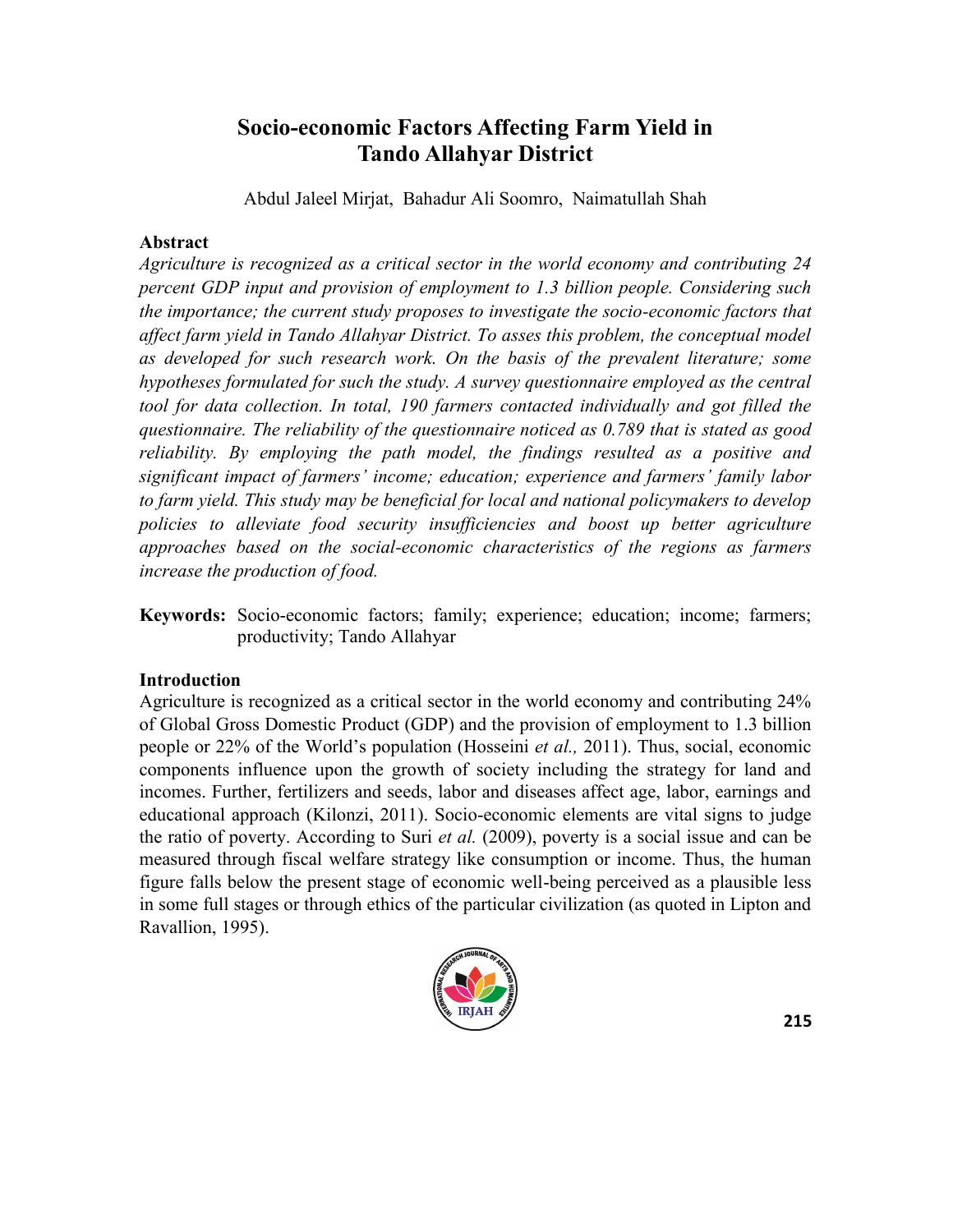A study by Kilonzi (2011) stated that affecting components in the field of agriculture as divided into three forms including social, economic components, natural components and technical components. Further, natural or environmental elements as submerged into atmospheric matters such as rainfall amount. According to Mutimba *et al.* (2010), atmospheric alternations bring the costs of the changes within non-market and market sectors in the future economy.

Bearing in mind that the primary purpose of the current study is to examine the role of socio-economic components of farm yield in District Tando Allahyar. Thus, the present study may be beneficial for agricultural field experts and agricultural service providers. Thus, it would shed considerable light on prevailing social-economic problems and bring out the solution to these problems so that farmers' social issues can easily be tackled in an agrarian society.

#### **Literature Review and Conceptualization**

Broadly, farmer's income as submerged into the entire monthly household incomes and explaining to the whole amount of the revenues of the household within a month from farm and off-farm means (Babatunde *et al.,* 2007). Waithaka, Thornton, Shepherd and Ndiwa (2007) stated as the more earnings connected with the element of satisfaction for fulfilling the dire needs and showing the satisfactory outcomes to purchase fertilizer and develop other productive strategies. Thus, revenues may even permit the household to involve domestic task; then, it becomes free from household task to engage in other attempts including the role of management in the farm or obtaining a more significant income from off-farm employment. According to Argwings-Kodhek *et al.* (2000), as providing the more productive agrarian region impart many earnings as compared to the less cultivated areas. Thus, it presents the association between agricultural society and exurban earnings. Besides to this, the different forms of household returns based on the classified revenues and less availability of fields due to the presence of substituted means of production imparts farmers with their farms to bear the expenditure of farm tasks (Djauhari *et al.,* 1987). According to Suri *et al.* (2009), the whole household earnings as acquired from the four means comprising of net livestock income, net crop income, nonfarm business income and salary /remittances. Hence, livestock income and crop income classified as farm income whereas non-farm business income and salary/remittances cover off-farm income. As salaried earnings have the entire esteem among the overall paid (Permanent) jobs; further it focuses on the pensions and payments (Argwings-Kodhek *et al.,* 2000). According to Briggeman (2011), the farm income is exclusively inadequate for the various peasants instead of debts of their respective services. Additionally, off-farm incomes numbered as a vital source of earnings. In addition to enhancing earnings strategies; the peasant families have progressively improved their faith in off-farm service.

Education is an essential component of the development of the characteristics of farmers. Further, it affects the family's head for farm yield. Education develops actual ability among the families of peasants for the sake of the suitable incomes and sound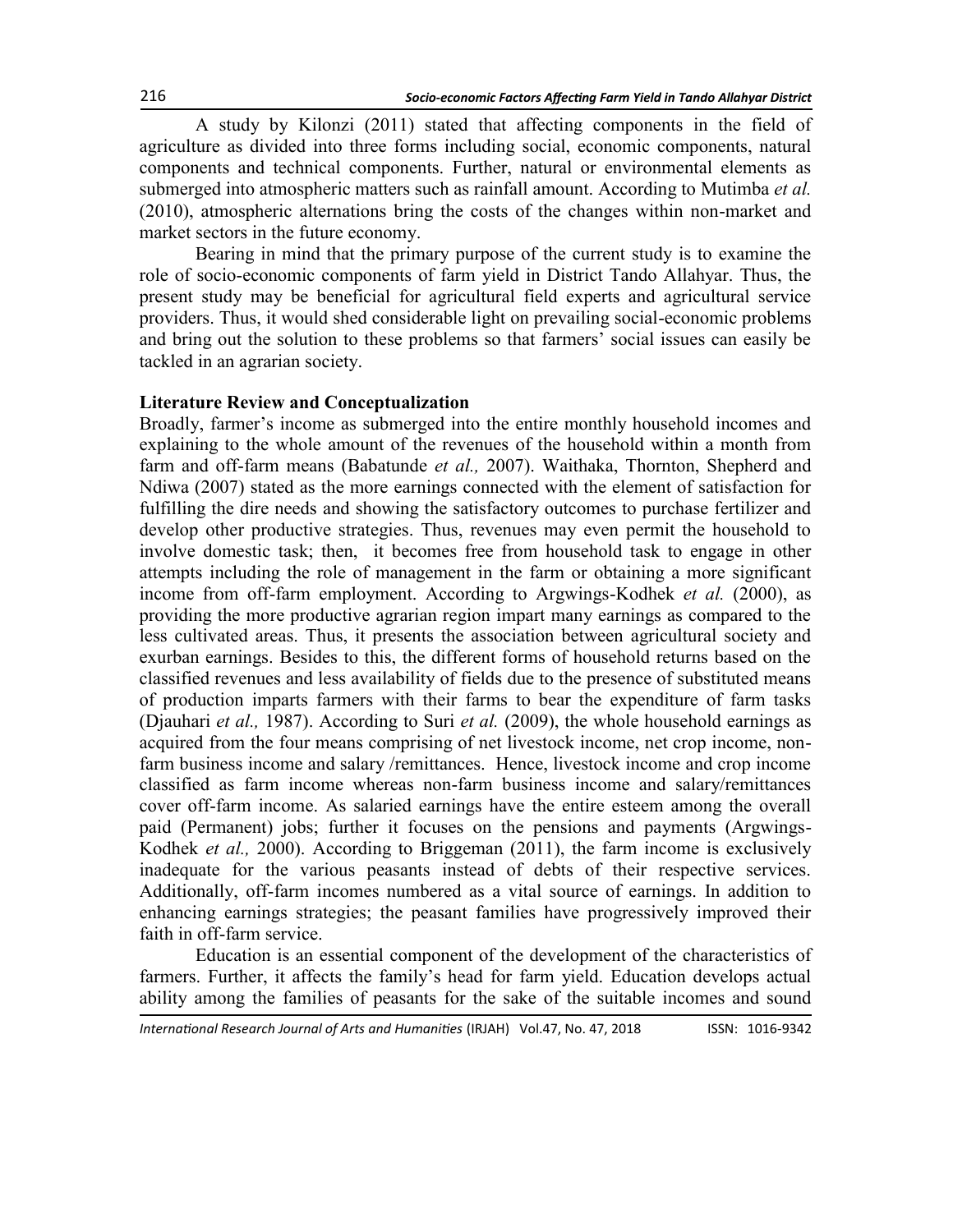decision of nutritive fields (Babatunde *et al.,* 2007). Wiebe and Gollehon (2007) stated that education imparts the human figures natural abilities to settle social issues and invest in development in farms. Djauhari *et al*. (1987) explained as attitude and verdicts of the peasants relatively rely on the formal education strategy. Education enhances the peasants to obtain knowledge including listening and reading (Kilonzi, 2011). Education supports the peasants to judge social issues and settle with the assistance of information and skills in practicing in farms. Education develops ideas and values for more production of farms. Further, it motivates and enhances the reasonable approach to design a useful strategy for production in a huge amount in an agrarian society. A study of Fatmawati *et al.* (2018), educational information develops friendly attitudes towards agricultural society.

Simply, farmer's experience can mostly be judged with age level factor indicating the production which gained through experience of field tasks (Wiredu *et al.,* 2010). In other words, the experienced farmers stated as the older peasants. (Coughlin, 2012) found as the experienced farmer aged between 40-60 years.(Khan *et al.,* 2008) as counted the experienced age of 42 years. The age factor supports the more farm yield among the families. Thamaga-Chitja *et al.* (2004) revealed that the experienced head of the families who considerably obtain the incomes as compared to young figures of the families.

Additionally, old heads along with descendants they work in the different sectors of agrarian portions for economic development and financial assistance in the sense of production in agricultural setups. In a sequel, these heads irrigate agrarian fields with the support of these such children and other family members. Musemwa and Mushunje (2012) narrated as aged peasants they cultivate the whole available fields with the support of their children and respective family members. Thus, they quickly reach for tasks in the areas concerning family members. In addition to explaining that inexperienced (young) peasants remain less interested in agrarian fieldwork and that is a challenging situation to boost up for agricultural tasks (Coster and Adekoya, 2010).

Further, the production can be obtained from the observations, experiences and systematic knowledge (Bonabana-Wabbi, 2002). A study by Thamaga-Chitja *et al.* (2004) an older pleasant employs the tanks for storing maize as compared to modern technology. Thus, older family heads preferred the ancient strategy in a better way. Further, old peasants intend to indicate a suitable approach for possible resources in comparison to young individuals in fieldwork. Henceforth, the age factor as dominated the peasant in place of farm yield (Bonabana-Wabbi, 2002). Thus, older peasants spend many spans of lives in field tasks in the specific practice the then, carrying out the old patterns of doing things in this manner. In this way, a peasant's age can develop or erode confidence for such a field task (Makokha *et al.,* 2001). In a sequel, the age and experience reasoned as farm yield. The outcomes of the study enunciated that income acquisition relied on annual farm income and experience of peasants (Wordofa and Sassi, 2018). Further, the study indicated that family size, experience and income of peasants depend on the different locations and regions on account of farm yield (Mustapha *et al.,* 2018).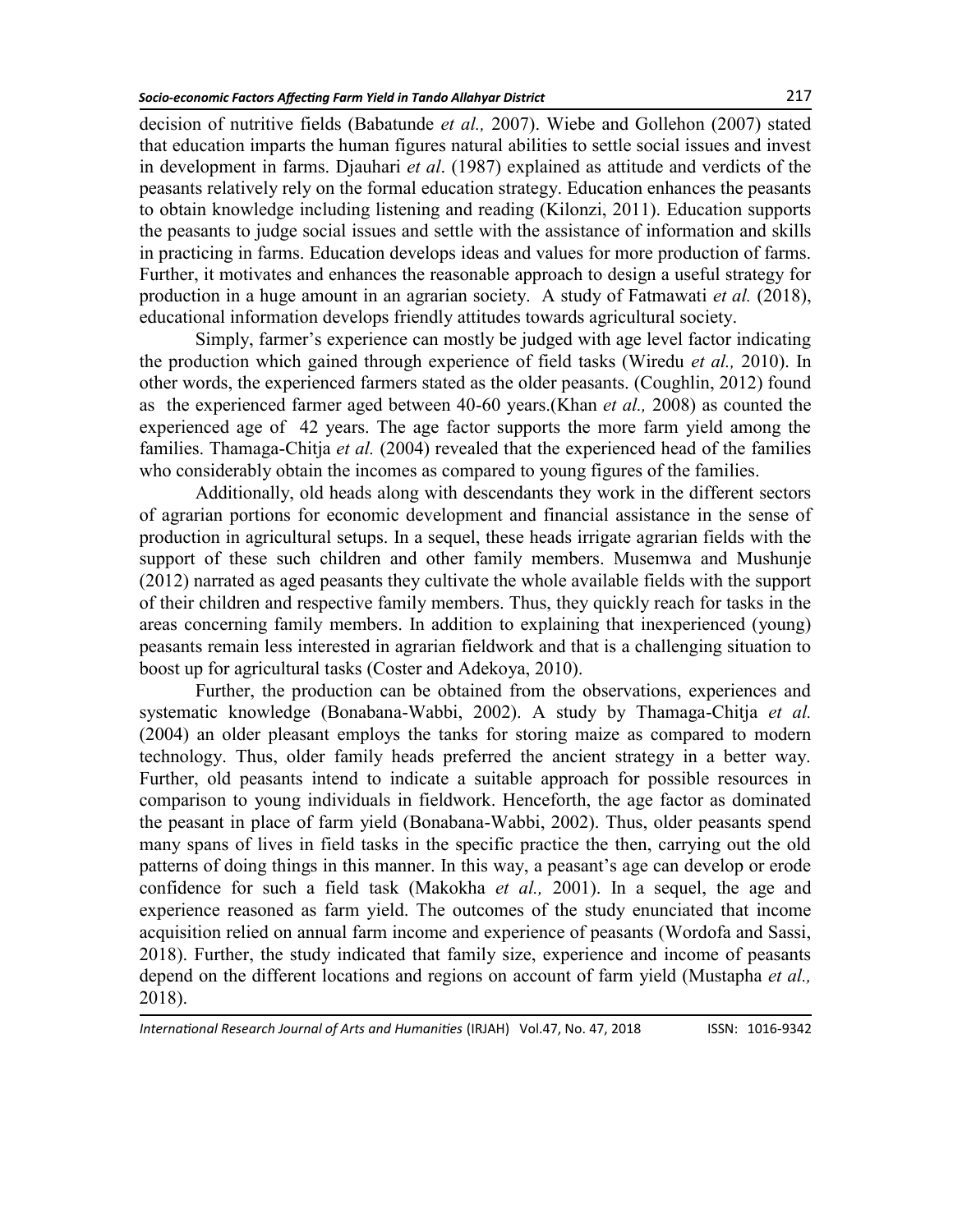Explicitly, the family individuals participate in farm yield in exurban regions (Bagamba *et al.,* 2008). Thus, the entire families including children, married and unmarried couples, older members of families as they work together for farm yield. Hence, they employ to the different strategies including land cultivation and preparation, harvesting and weeding and other reasonable tasks (Oluwasola *et al.,* 2008) as explained that family members positively connected with income production. Babatunde *et al.* (2007) stressed on family extension role in farm yield. According to Kilonzi (2011) emphasized on large family comprised of relative and non-relative as well as own family members assist in farm yield. Further, family labor yields productivity of the farm with the assistance of workload as taken by the family members for farm yield (Diiro *et al*., 2018).

As a result, the above relevant literature ostensibly demonstrated that the income, education, experience, and family labor factor are positively and significantly contributing towards the farm yield. Thus, such the relationships, we proposed the following conceptual model (figure 1) and hypotheses for investigation impacts of these factors on farm yield among the farmers of District Tando Allahyar discussed as:



**Figure 1.** *The conceptual model developed by the researchers*

- **H1:** *Farmer's income has a positive and significant impact on farm yield.*
- **H2:** *Farmer's education has a positive and significant impact on farm yield.*
- **H3:** *Farmer's experience has a positive and significant impact on farm yield.*
- **H3:** *Farmer's family labor has a positive and significant impact on farm yield.*

#### **Aim and Objectives of the Study**

The aim of the current study as set out to examine out the socio-economic factors affecting farm yield in District Tando Allahyar of Hyderabad division. On the basis of such as aim, we proposed the following objectives:

**Objective 1-** *To investigate the impact of farmer's income on farm yield.* **Objective 2-** *To explore the effect of farmer's education on farm yield.*

*International Research Journal of Arts and Humanities* (IRJAH) Vol.47, No. 47, 2018 **ISSN: 1016-9342**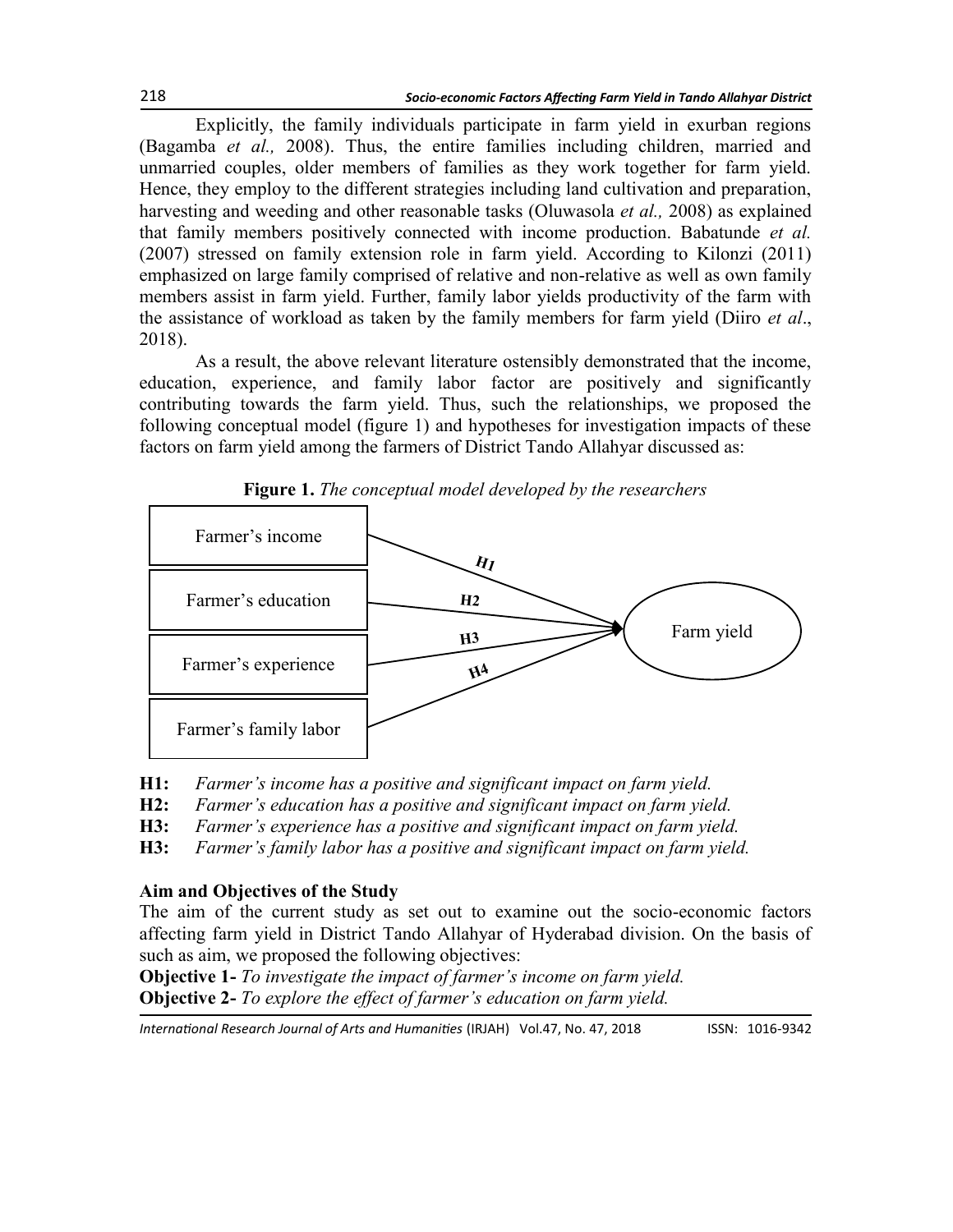**Objective 3-** *To study the impact of farmer's experience on farm yield.* **Objective 4-** *To examine the impact of family labor on farm yield.*

# **Research Methodology**

# *Targeted Population and Sampling Procedure*

The present study is based on the quantitative method. The target population selected as the farmers who were household heads and making decisions related to their farms. The stratified sampling as employed for such the study. The stratified sampling technique employed to obtain the representative sample (Kothari, 2004). The population size divided into each stratum as they would have similar samples. We conducted the sampling taluka wise to give equal opportunities to the farmers (Table 1). In total, 190 farmers were contacted personally and got filled the questionnaire.

| S.No. | Taluka              | <b>Samples collected</b> | Percentage (%) |  |  |  |
|-------|---------------------|--------------------------|----------------|--|--|--|
|       | Chambar             | 52                       | 27.36          |  |  |  |
| 2     | Nasirpur            | 72                       | 37.90          |  |  |  |
| 3     | Jhando Mari         | 38                       | 20.00          |  |  |  |
| 4     | Tando Allahyar city | 28                       | 14.74          |  |  |  |
|       | Total               | 190                      | 100.0          |  |  |  |

**Table 1.** *Area Wise Samples*

## *Data Collection Instrument and Measures*

A questionnaire was used to collect data from the household heads through a survey questionnaire. We targeted those farmers who had knowledge about the areas and well – experienced people in farming in such fields. The questionnaire was translated from English to the Sindhi language to provide comfortable and cohesive information to the respondents. The items for such the survey were developed from the prevalent literature. Besides to this; the socio-economic factors are the effects of population increase, access to land, access to inputs such as seeds and fertilizers, labor and diseases affecting labor, age, income, education (Kilonzi, 2011). Access to inputs like fertilizers and certified seeds may be affected by economic issues. Communal rules on land ownership may dictate access to land for cultivation. These can be sated to be factors that have to do with features of the individual and population, social problems and economic issues. Thus, the researchers selected the following (Table 2) indicators for the remaining of the factors.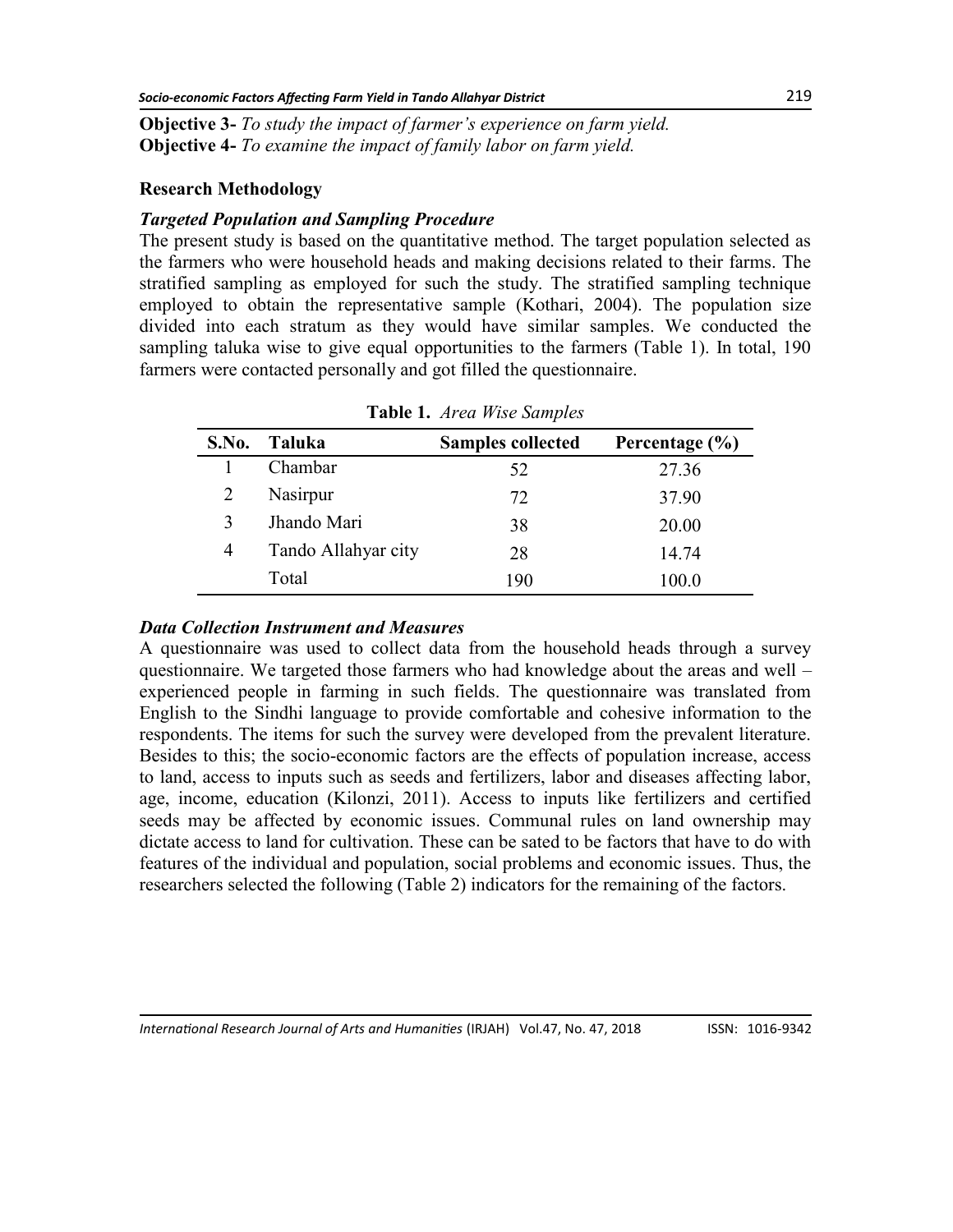| <b>Variables</b>      | Indicators/sub-domain              | No. of items   |  |
|-----------------------|------------------------------------|----------------|--|
| Farmer's income       | Average monthly expenses           |                |  |
| Farmer's education    | Last level in formal school        | 4              |  |
| Farmer's experience   | Age of household Head              | 3              |  |
| Farmer's family labor | Members in a household             | $\overline{4}$ |  |
| Farmer's yield        | The last season wheat/corn harvest | 19             |  |

**Table 2.** *Socio-Economic Variables and Their Indicators*

# *Ethical Considerations*

For the present study, the participants made aware of information regarding farm yield. Further, the shared ken kept as confidential and secure. In this way, general attitudes of social researchers remained as polite and friendly satiation as developed for obtaining data from the participants. Thus, the overall participants have interestingly shown gentle response during the data acquisition process.

# **Data Analysis and Results Presentation**

Thus, analysis of data as covered through the application of mean and frequencies and the percentage tables. Besides this, other statistical techniques including Pearson productmoment correlation coefficient employed to find out relationships between socioeconomic components of respondents and farm yield. Further, Package for Social Sciences (SPSS) and Analysis of Moment Structures (AMOS) version 24.0 for windows employed for confirming the quantitative figure of data in the shape of specific patterns.

## *Respondents' Background*

The respondents' background illustrated that the majority of participants 94.74 percent  $(n=180)$  were males as compared to females  $(5.26$  percent or  $n=10$ ). Concerning age, 37.90 percent (n=72) respondents were in between 31-40 years of age. The minimum number (10.52 percent or n=20) of respondents were less than 20 as well as 51 years and the above. 43.16 percent (n=82) respondents who passed the primary education; 31.58 percent (n=60) respondents did not attend the school. Lastly, only 7.90 percent (n=15) respondents who passed the post-secondary education whereas 05 respondents have other degrees, including diploma and so forth. (Table 3).

*International Research Journal of Arts and Humanities* (IRJAH) Vol.47, No. 47, 2018 **ISSN: 1016-9342**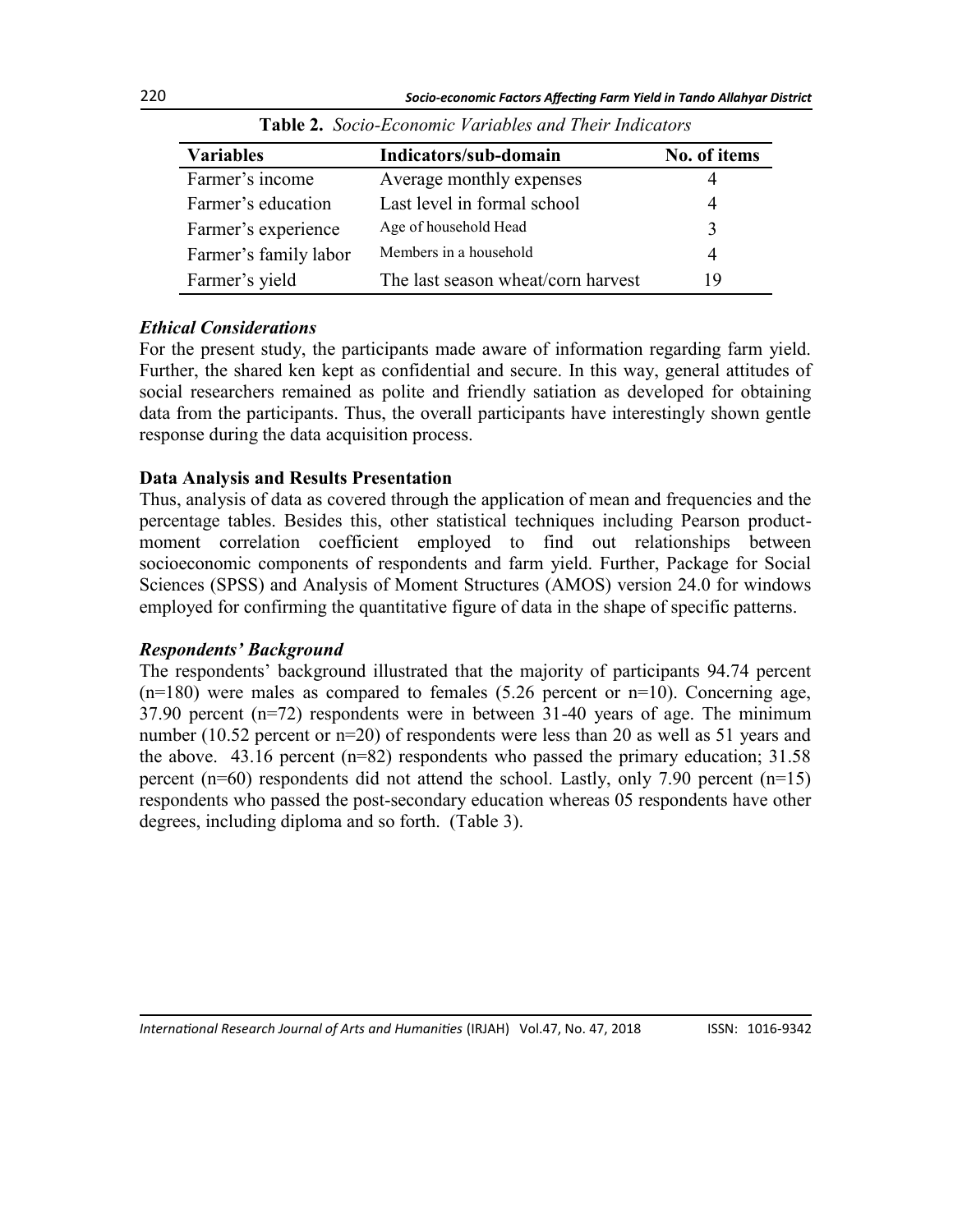| Table 3. Respondents' Background |                           |                  |         |  |
|----------------------------------|---------------------------|------------------|---------|--|
|                                  | Category                  | <b>Frequency</b> | Percent |  |
|                                  | Male                      | 180              | 94.74   |  |
| Gender                           | Female                    | 10               | 5.26    |  |
|                                  | Total                     | 190              | 100.0   |  |
|                                  | Less than 20              | 20               | 10.52   |  |
|                                  | $21 - 30$                 | 42               | 22.11   |  |
|                                  | $31 - 40$                 | 72               | 37.90   |  |
| Age                              | $41 - 50$                 | 36               | 18.95   |  |
|                                  | 51 and above              | 20               | 10.52   |  |
|                                  | Total                     | 190              | 100.0   |  |
|                                  | Did not attend the school | 60               | 31.58   |  |
|                                  | Primary                   | 82               | 43.16   |  |
|                                  | Secondary                 | 28               | 14.73   |  |
| <b>Education</b> level           | Post-secondary            | 15               | 7.90    |  |
|                                  | Others                    | 05               | 2.63    |  |
|                                  | Total                     | 190              | 100.0   |  |

We employed the Structural Equation Modeling to confirm the relationship between dependent and independent variables. The scores of SEM resulted as a positive and significant impact of farmer's income on farm yield  $(S.E=0.038; C.R=5.670; < 0.01)$ (Figure 2 and Table 4). Therefore, H1 was accepted. Similarly, The weights of H2, H3 and H4 (H2=S.E=0.067; C.R=6.6777;< 0.01; H3= S.E=0.031; C.R=4.522;< 0.01; H4= S.E=0.048; C.R=7.779;< 0.01) (Figure 2 and Table 4). Thus, H2, H3 and H4 as supported and shown a positive and significant impact of farmer's education; farmer's experience and farmer's family labor with farm yield.

**Table 4.** *Structural Equation Model Estimations*

|  | H. Dependent Path Independent<br>No. variables Path variables   | Esti-<br>mate |  | S.E. C.R. P Decision           |
|--|-----------------------------------------------------------------|---------------|--|--------------------------------|
|  | Farm yield < Farmer's income                                    |               |  | 0.449 0.038 5.670 *** Accepted |
|  | Farm yield < Farmer's education 0.342 0.067 6.777 *** Accepted  |               |  |                                |
|  | Farm yield < Farmer's experience 0.421 0.031 4.522 *** Accepted |               |  |                                |
|  | Farm yield<br>$\leftarrow$ Farmer's family<br>labor             |               |  | 0.380 0.048 7.779 *** Accepted |

Note: S.E=standard error; C.R=critical ratio; p=significance level at < 0.05

*International Research Journal of Arts and Humanities* (IRJAH) Vol.47, No. 47, 2018 **ISSN: 1016-9342**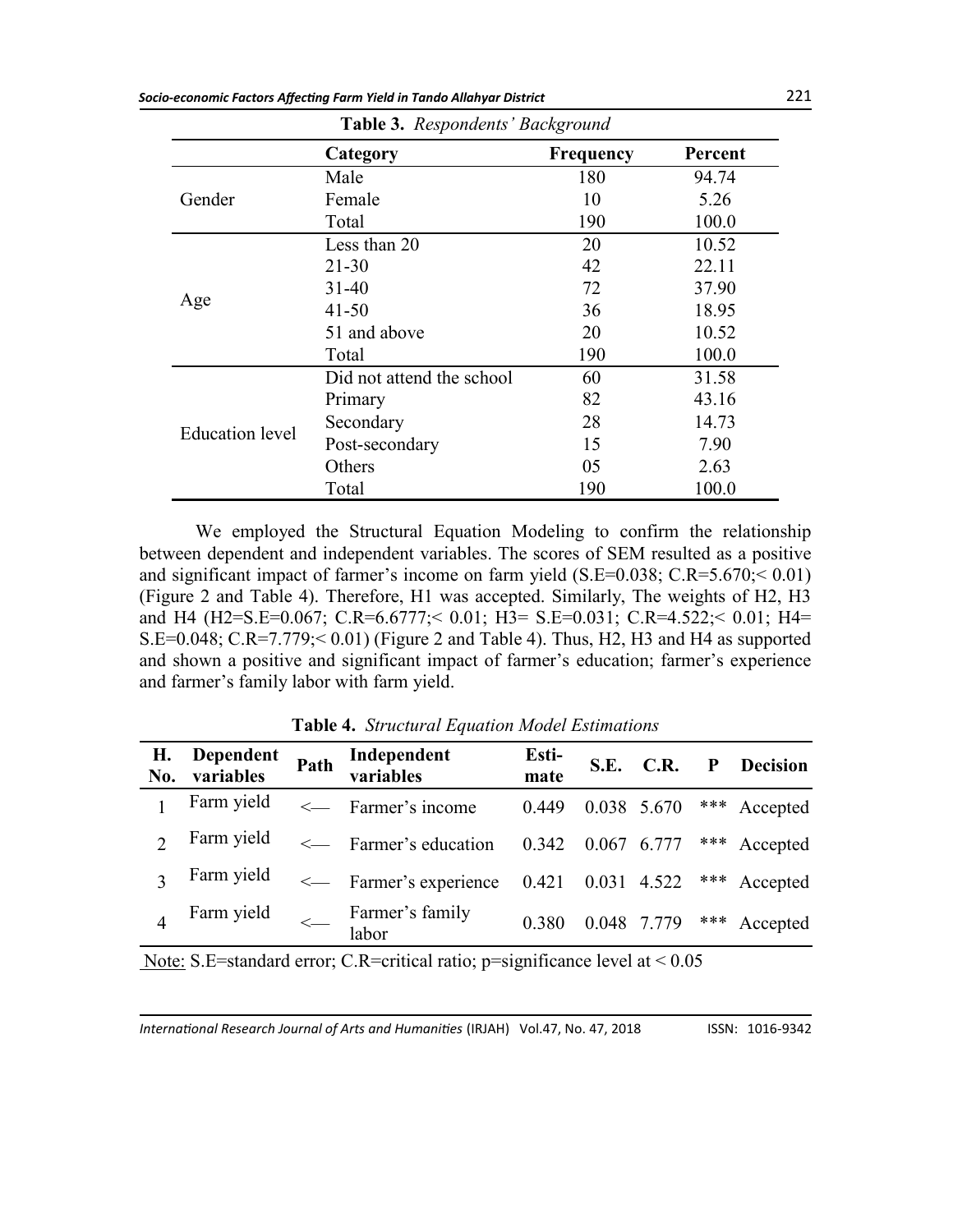

#### **Discussion and Conclusion**

The study aimed to investigate the role of socio-economic components of farm yield in District Tando Allahyar. To explore such the task; we developed the conceptual framework from dependent and independent variables. We applied farm yield as a dependent and farmer's income, experience, education as well as family's labor work in the field as independent predictors. A survey questionnaire employed to gain the exact responses and avoiding the biases of the research task. The results of SEM illustrated as a positive and significant impact of farmer's income, experience, education as well as family's labor on farm yield. These results have concurred with prior studies including Babatunde *et al.* (2007); Oluwasola *et al.* (2008); Kilonzi (2011); Diiro *et al.* (2018); Wordofa and Sassi (2018); Mustapha *et al.* (2018); Fatmawati *et al.* (2018) who investigated the same findings in the different contexts. These results may demonstrate that the farm yield is an outcome of the farm's income; experience; education as well as the family collaboration assisting in the field.

The study has some limitations. The study is only based on quantitative data and covered through the researchers. This method may not offer a clear-cut picture of the farmers' inner feelings. The farm data collected that were from the last growing season experiencing the shortage of water and farmers who may not cultivate larger farm areas as opposed to the long water/rains when farmers cultivate larger farm areas and plant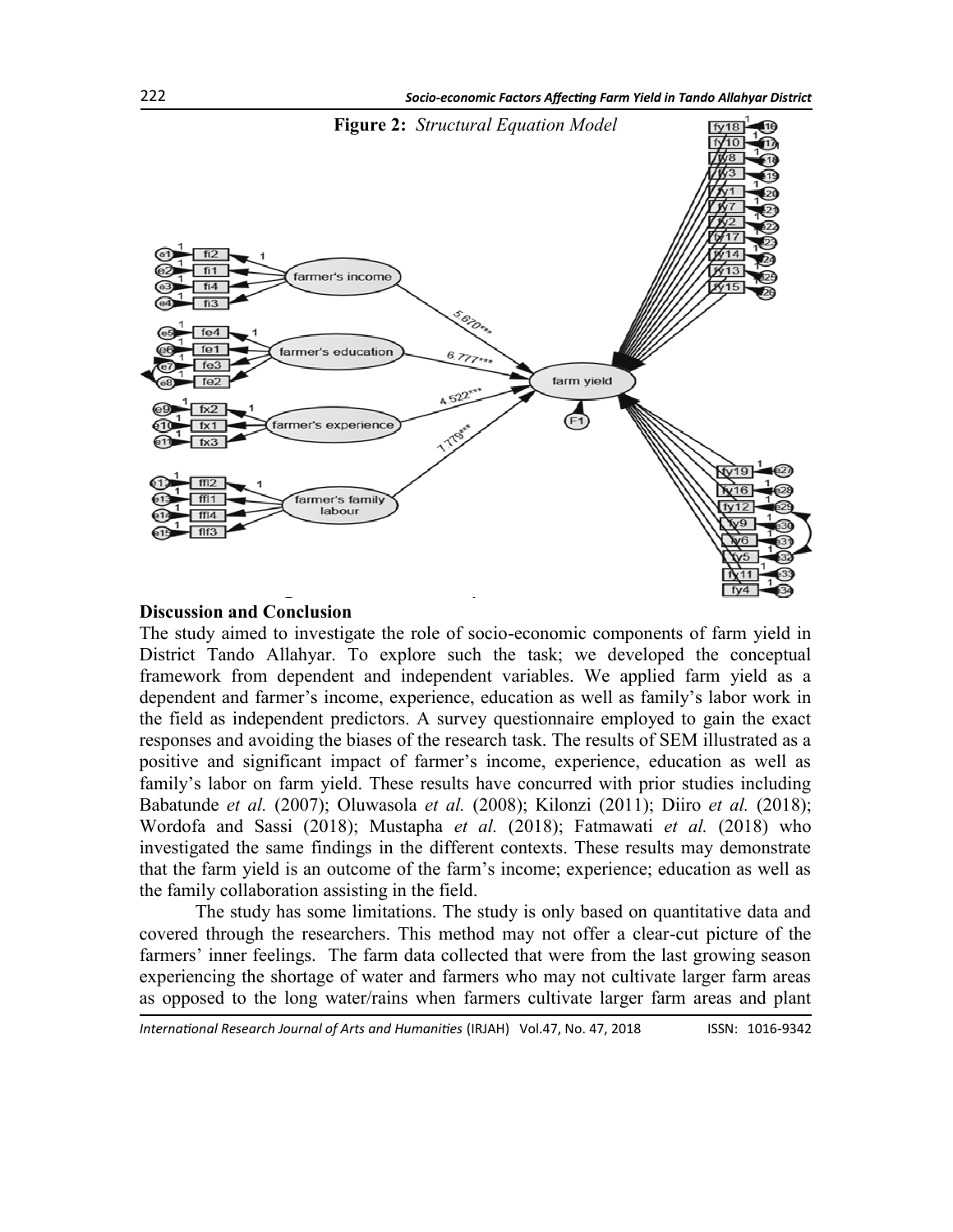more crops. In a sequel, the entire consequence of the results shown as a positive and significant effect on farmers' education, income, experience, and further, farmer's family labor towards farm yield. Thus, such the study may be fruitful for regional as well as national policymakers to work out on the policies to alleviate food security insufficiencies and enhance the suitable agriculture strategies as submerged into the social-economic characteristics of the regions for the development of food production.

# **References**

- **Babatunde, R. O., Omotesho, O. A., & Sholotan, O. S. (2007).** Factors influencing food security status of rural farming households in north central Nigeria. *Agricultural Journal,* 2(3), 351-357.
- **Bagamba, F., Burger, K., & Kuyvenhoven, A. (2008).** Determinant of smallholder farmer labor allocation decisions in Uganda. *International Food Policy Research Institute Discussion Paper 00887.*
- **Diiro, G. M., Seymour, G., Kassie, M., Muricho, G., & Muriithi, B. W. (2018).** Women's empowerment in agriculture and agricultural productivity: Evidence from rural maize farmer households in western Kenya. *PLOS ONE* | [https://](https://doi.org/10.1371/journal.pone.0197995) [doi.org/10.1371/journal.pone.0197995.](https://doi.org/10.1371/journal.pone.0197995)
- **Fatmawati, Lahming, Asrib, A. R., Pertiwi, N., Dirawan, G. D. (2018**). The effect of education level on farmer's behavior eco- friendly to application in Gowa, Indonesia. *Journal of Physics: Conference Series*, 2nd International Conference on Statistics, Mathematics, Teaching, and Research, 1028.
- **Hosseini, S. J. F., Mohammadi, F., & Mirdamadi, S. M. (2011).** Factors influencing the economic aspects of sustainable agriculture in Iran. *World Applied Sciences Journal,* 13(2),1-10.
- **Kilonzi, S. M. (2011).** Maize production and its implication on food security for small scale farmers in Bukhayo West-Busia Kenya. *Van Hall Larenstein University of Applied Sciences, Wageningen.*
- **Lipton, M., & Ravallion, M. (1995).** Poverty and Policy. *In Handbook of Development Economics, Vol. III, edited by J. Behrman and T. N. Srinivasan*, Elsevier Science B.V.
- **Mustapha, M. B., Yusuf, B. I., & Ibrahim, K. (2018).** Determinants of yield among rice farmers: Evidence from Fadama III AF project intervention in Sokoto State. *Journal of Economics and Sustainable Development*, 9(6), 81-87.